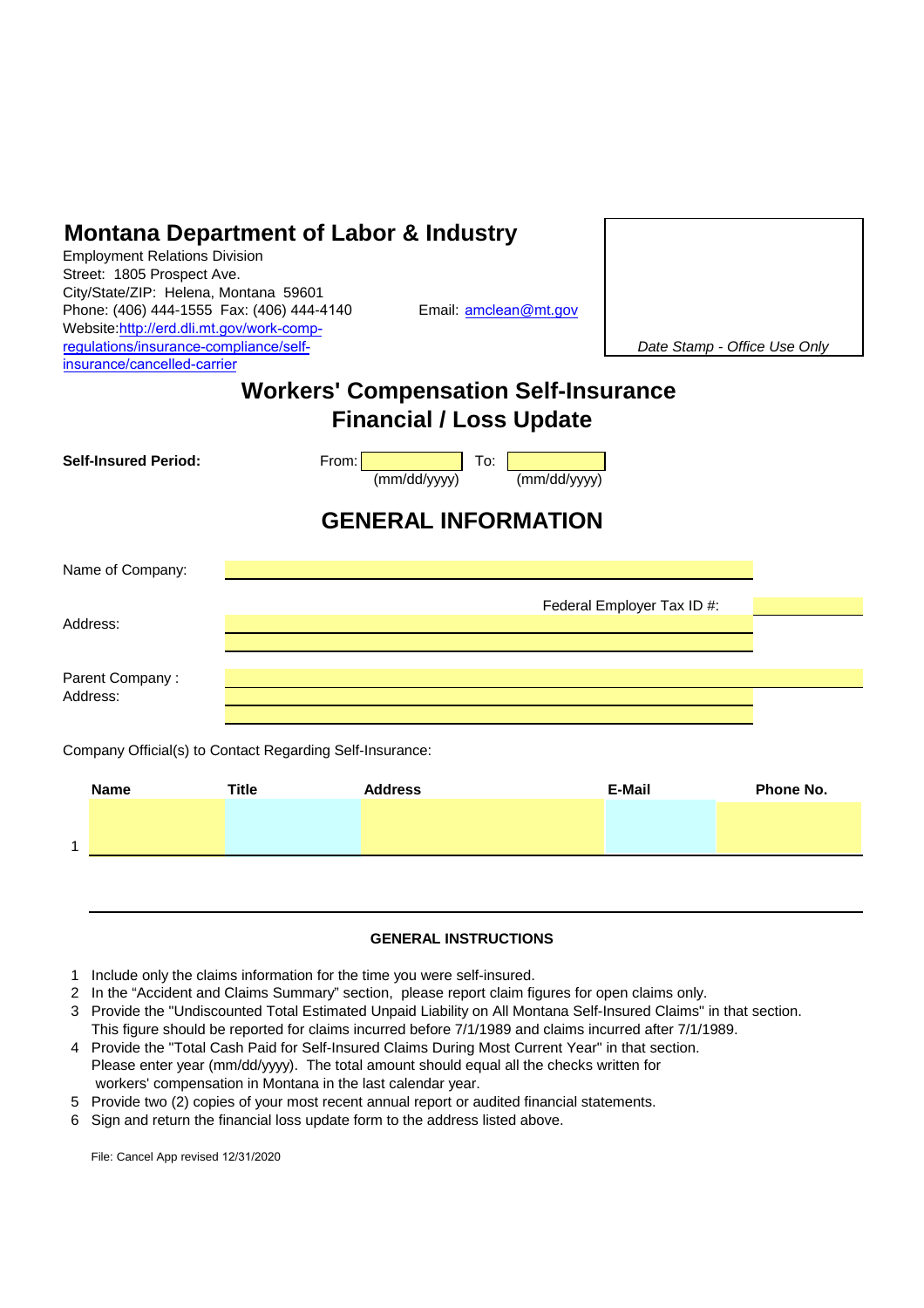## **Montana Workers' Compensation Self-Insurance Financial / Loss Update**

### **ACCIDENT and CLAIM SUMMARY for SELF-INSURED PERIOD ONLY**

| (check one)                                                                                                                     |                             |                       |                                                                  |                |                      |               |           |      |  |
|---------------------------------------------------------------------------------------------------------------------------------|-----------------------------|-----------------------|------------------------------------------------------------------|----------------|----------------------|---------------|-----------|------|--|
| Claims reported on:                                                                                                             |                             | Policy Year           | <b>Fiscal Year</b>                                               |                |                      | Calendar Year |           |      |  |
| (enter period of self-insurance)                                                                                                |                             | From:                 |                                                                  |                |                      | To:           |           |      |  |
| ALL OPEN CLAIMS:                                                                                                                |                             |                       |                                                                  | - GRAND TOTALS |                      |               |           |      |  |
| (Open Claims Only)                                                                                                              | All years<br><b>Summary</b> |                       |                                                                  |                |                      |               |           |      |  |
|                                                                                                                                 |                             |                       | - attach additional pages<br>- showing each claim year breakdown |                |                      |               |           |      |  |
| Total payments made:                                                                                                            |                             |                       | (line 1)                                                         |                |                      |               |           |      |  |
| Unpaid reserves, without IBNR,                                                                                                  | \$                          |                       |                                                                  |                |                      |               |           |      |  |
| as of end of most recent year:                                                                                                  | \$                          |                       | (line 2)                                                         |                |                      |               |           |      |  |
| <b>Total incurred liability</b>                                                                                                 |                             |                       |                                                                  |                |                      |               |           |      |  |
| without IBNR updated                                                                                                            |                             |                       |                                                                  |                |                      |               |           |      |  |
| as of end of most recent year:                                                                                                  | \$0.00                      |                       | $(line 1 + line 2)$                                              |                |                      |               |           |      |  |
| Expected recoveries from                                                                                                        |                             |                       |                                                                  |                |                      |               |           |      |  |
| excess insurance carrier                                                                                                        | \$                          |                       |                                                                  |                |                      |               |           |      |  |
|                                                                                                                                 |                             |                       |                                                                  |                |                      |               |           |      |  |
| Number of open claims                                                                                                           |                             |                       |                                                                  |                |                      |               |           |      |  |
|                                                                                                                                 |                             |                       |                                                                  |                |                      |               |           |      |  |
| When were Reserves last updated?                                                                                                |                             |                       |                                                                  |                |                      |               |           |      |  |
|                                                                                                                                 |                             |                       |                                                                  |                |                      |               |           |      |  |
| Undiscounted Total Estimated UNPAID Liability On All Montana Claims:                                                            |                             |                       |                                                                  |                |                      |               |           |      |  |
| For claims incurred before 7/1/89:                                                                                              | \$                          |                       |                                                                  |                |                      |               |           |      |  |
| For claims incurred after 7/1/89:                                                                                               | $\boldsymbol{\$}$           |                       |                                                                  |                |                      |               |           |      |  |
| <b>Total Claims:</b><br>\$0.00<br>(sum of line 2 above)                                                                         |                             |                       |                                                                  |                |                      |               |           |      |  |
|                                                                                                                                 |                             |                       |                                                                  |                |                      |               |           |      |  |
| (enter year)                                                                                                                    |                             | From:                 |                                                                  |                |                      | To:           |           |      |  |
| <b>Total Cash Paid during</b><br><b>Last Calendar Year</b>                                                                      |                             | Indemnity   + Medical |                                                                  |                | $\overline{+}$ Other |               | $=$ Total |      |  |
|                                                                                                                                 |                             |                       | $\boldsymbol{\mathsf{S}}$                                        |                | \$                   |               | \$0.00    |      |  |
|                                                                                                                                 |                             |                       |                                                                  |                |                      |               |           |      |  |
| Medical payments in excess of \$200,000 per claim<br>\$                                                                         |                             |                       |                                                                  |                |                      |               |           |      |  |
| This information is reported by the firm by an authorized person.<br>I certify that all of the information provided is correct. |                             |                       |                                                                  |                |                      |               |           |      |  |
|                                                                                                                                 |                             |                       |                                                                  |                |                      |               |           |      |  |
| <b>Typed Name</b>                                                                                                               |                             |                       | Title                                                            |                |                      |               | Phone     | Date |  |
|                                                                                                                                 |                             |                       |                                                                  |                |                      |               |           |      |  |
|                                                                                                                                 |                             |                       |                                                                  |                |                      |               |           |      |  |
|                                                                                                                                 |                             |                       |                                                                  |                |                      |               |           |      |  |
|                                                                                                                                 |                             |                       |                                                                  |                |                      |               |           |      |  |
| <b>Authorized Signature</b>                                                                                                     |                             |                       |                                                                  |                |                      |               | E-Mail    |      |  |
|                                                                                                                                 |                             |                       |                                                                  |                |                      |               |           |      |  |

File: Cancel App revised 12/31/2020